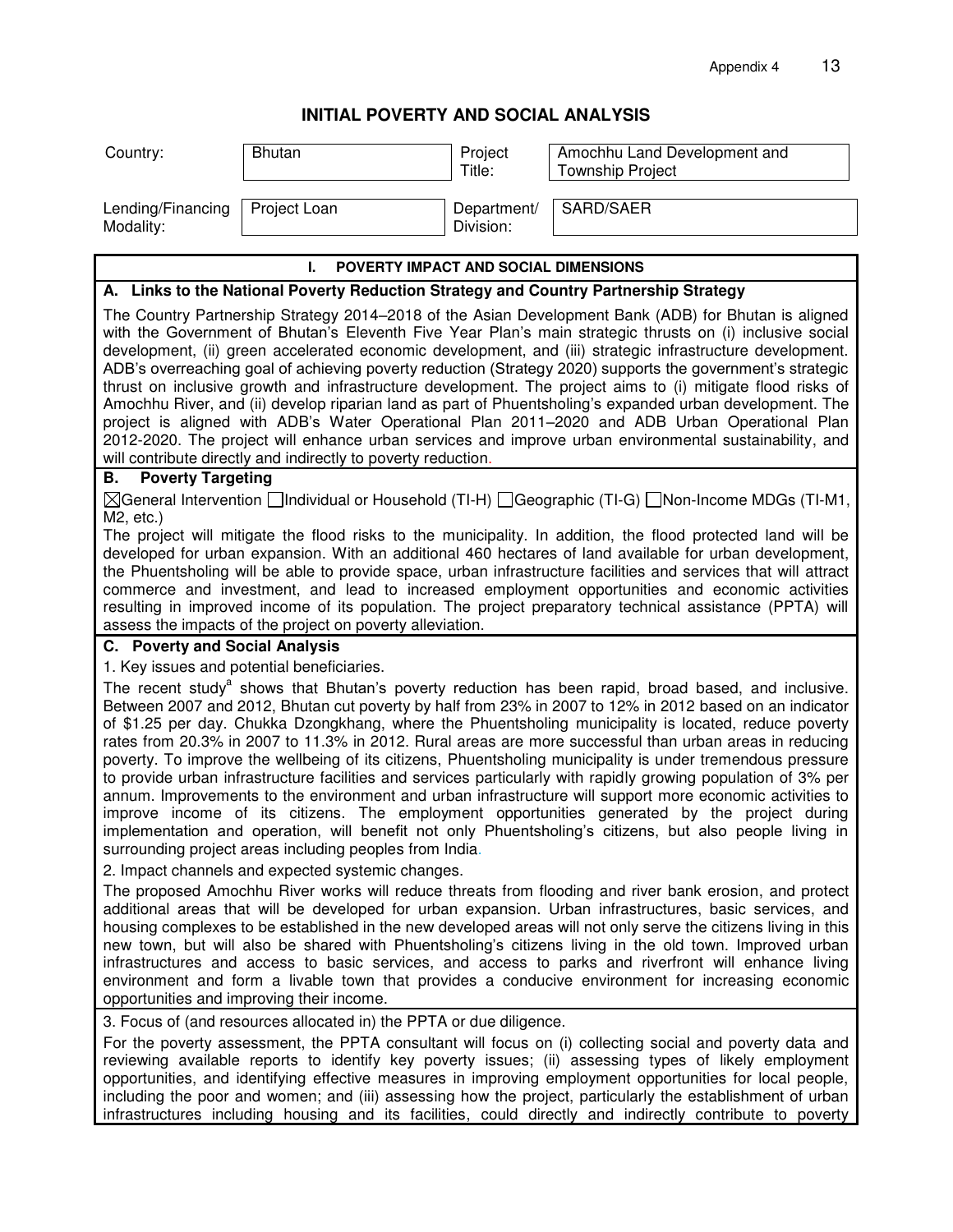reduction. The poverty assessment will be carried out by following ADB Handbook on Poverty and Social Analysis, (2012). The PPTA will allocate inputs of 3 person–months for a national social development specialist who will: (i) undertake a gender assessment to develop measures to be incorporated in the project design; (ii) undertake stakeholder analysis to develop measures to enhance community participation on the design and implementation of the project; and (iii) develop mitigation measures for other social aspects not related to safeguards, including social aspects to ensure meaningful impacts on the poor, women and marginalized people.

## **II. GENDER AND DEVELOPMENT**

|          | 1. What are the key gender issues in the sector/subsector that are likely to be relevant to this project or |  |
|----------|-------------------------------------------------------------------------------------------------------------|--|
| program? |                                                                                                             |  |

Bhutan continues to make good progress on improving women participation and reducing gender inequality. However, in urban areas, the study<sup>b</sup> shows that there is a lack of women involvement in decision making in urban development planning and community management of urban services. There is a need to involve women in the planning process, ensure women-friendly designs, seek women's advice on siting of infrastructure, and to increase urban safety. Without the project, the main climate change risk will be related to flooding. Therefore, the project is expected to ease women from taking responsibilities on addressing flooding impacts at the household level such as cleaning, protecting family especially children and elderly from illness and other diseases related to flooding, and keeping the family in a good spirit.

2. Does the proposed project or program have the potential to make a contribution to the promotion of gender equity and/or empowerment of women by providing women's access to and use of opportunities, services, resources, assets, and participation in decision making?

 $\boxtimes$  Yes  $\Box$  No The PPTA consultant will carry out a gender assessment study to recommend how the project can generate maximum benefits for women; and how the project can ensure women's participation.

3. Could the proposed project have an adverse impact on women and/or girls or widen gender inequality?  $\Box$  Yes  $\boxtimes$  No

4. Indicate the intended gender mainstreaming category  $\Box$  GEN (gender equity)  $\Box$  EGM (effective gender mainstreaming)

 $\boxtimes$  SGE (some gender elements)  $\Box$  NGE (no gender elements)

## **III. PARTICIPATION AND EMPOWERMENT**

1. Who are the main stakeholders of the project, including beneficiaries and negatively affected people? Identify how they will participate in the project design.

As the project will result in providing more space for Phuentsholing to develop sustainable urban facilities, the main beneficiary will be the citizens of Phuentsholing. Nonetheless, the PPTA consultant will carry out a stakeholder analysis to identify and confirm the beneficiaries and other stakeholders, and to define roles and responsibilities for strengthening participation in project design and implementation.

2. How can the project contribute (in a systemic way) to engaging and empowering stakeholders and beneficiaries, particularly, the poor, vulnerable and excluded groups? What issues in the project design require participation of the poor and excluded?

Consultations in various modes will be conducted during the PPTA and throughout implementation to ensure concerns from the poor, vulnerable and excluded groups, if any, are addressed and incorporated into project design and implementation.

3. What are the key, active, and relevant civil society organizations in the project area? What is the level of civil society organization participation in the project design?

Civil society organizations (CSOs) in Bhutan have existed for many years forming an integral part of the traditional Bhutanese society, known as *kidu*. In Phuentsholing, civil society organization have provided people with opportunities to voluntarily participate in making decisions related to different activities on their day-to-day lives. The PPTA consultant will identify CSOs located in neighboring project areas, and areas affected by the project activities. The PPTA consultant will discuss and consult with them to identify what will be their participations throughout project design, implementation, and operation.

| 4. Are there issues during project design for which participation of the poor and excluded is important?     |  |
|--------------------------------------------------------------------------------------------------------------|--|
| What are they and how shall they be addressed? $\Box$ Yes $\Box$ No The PPTA consultant will identify issues |  |
| that could affect the poor and vulnerable, and ensure that they are consulted.                               |  |

| <b>IV. SOCIAL SAFEGUARDS</b>                                                   |  |
|--------------------------------------------------------------------------------|--|
| A. Involuntary Resettlement Category $\Box$ A $\Box$ B $\boxtimes$ C $\Box$ FI |  |